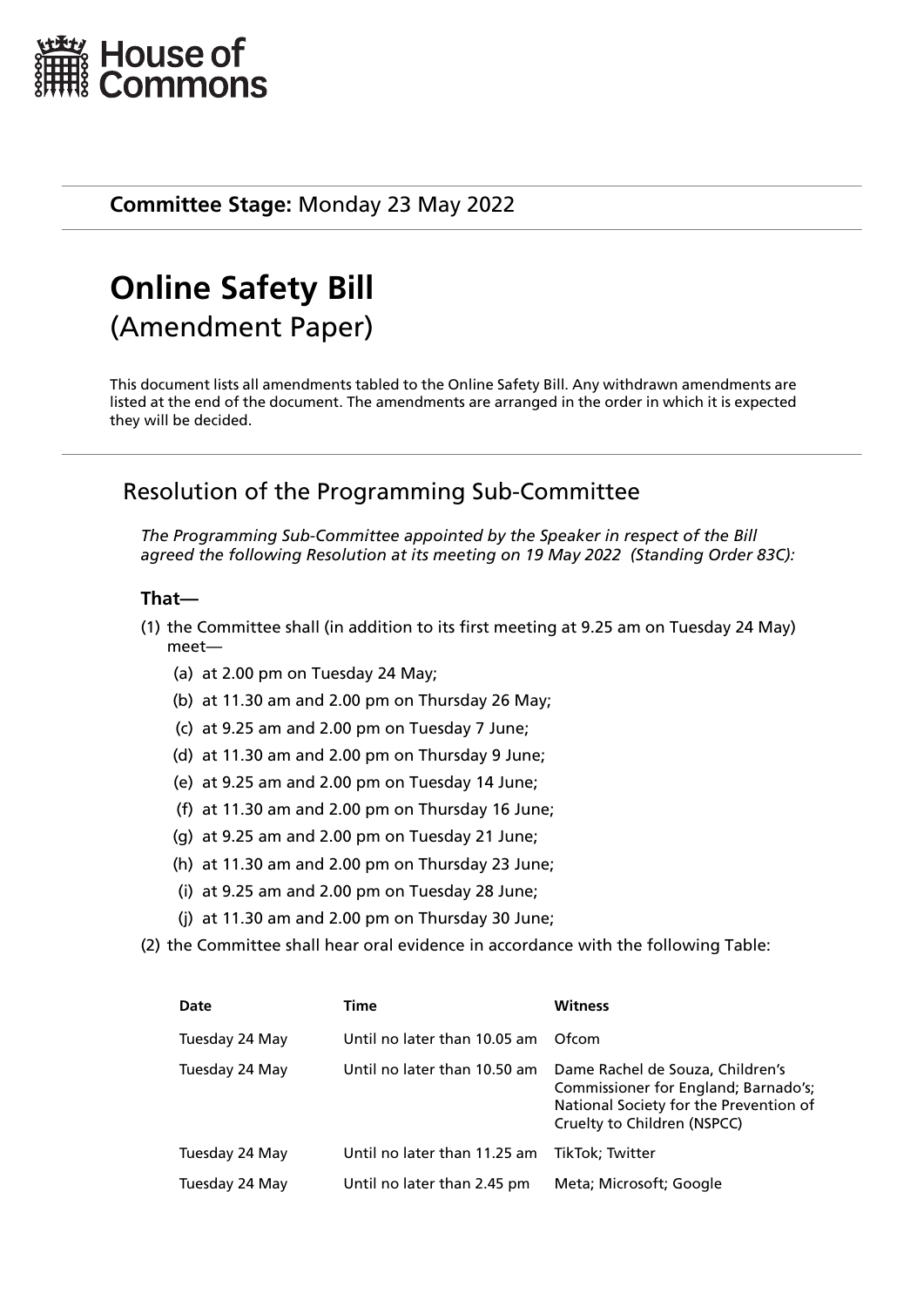| Date            | <b>Time</b>                  | <b>Witness</b>                                                                                                |
|-----------------|------------------------------|---------------------------------------------------------------------------------------------------------------|
| Tuesday 24 May  | Until no later than 3.30 pm  | Professor Clare McGlynn, Professor of Law,<br>Durham University; Refuge; End Violence<br><b>Against Women</b> |
| Tuesday 24 May  | Until no later than 4.15 pm  | techUK; Online Safety Tech Industry<br>Association (OSTIA); Crisp                                             |
| Tuesday 24 May  | Until no later than 5.00 pm  | Match Group; Bumble; TrustElevate                                                                             |
| Tuesday 24 May  | Until no later than 5.30 pm  | Marie Collins Foundation; Internet Watch<br>Foundation (IWF)                                                  |
| Tuesday 24 May  | Until no later than 6.00 pm  | Demos; FairVote                                                                                               |
| Thursday 26 May | Until no later than 12.15 pm | Catch22; Full Fact; Carnegie UK Trust                                                                         |
| Thursday 26 May | Until no later than 1.00 pm  | Antisemitism Policy Trust; Clean up the<br>Internet; HOPE not hate                                            |
| Thursday 26 May | Until no later than 2.25 pm  | Information Commissioner's Office                                                                             |
| Thursday 26 May | Until no later than 2.55 pm  | Kick It Out; The Football Association                                                                         |
| Thursday 26 May | Until no later than 3.25 pm  | Center for Countering Digital Hate; Reset                                                                     |
| Thursday 26 May | Until no later than 3.55 pm  | News Media Association; Guardian Media<br>Group                                                               |
| Thursday 26 May | Until no later than 4.40 pm  | Personal Investment Management &<br>Financial Advice Association (PIMFA);<br>Which?; Money Saving Expert      |
| Thursday 26 May | Until no later than 5.05 pm  | <b>Frances Haugen</b>                                                                                         |

- (3) proceedings on consideration of the Bill in Committee shall be taken in the following order: Clauses 1 to 3; Schedules 1 and 2; Clauses 4 to 32; Schedule 3; Clauses 33 to 38; Schedule 4; Clauses 39 to 52; Schedules 5 to 7; Clauses 53 to 64; Schedule 8; Clauses 65 to 67; Schedule 9; Clauses 68 to 80; Schedule 10; Clauses 81 to 91; Schedule 11; Clauses 92 to 122; Schedule 12; Clauses 123 to 158; Schedule 13; Clauses 159 to 161; Schedule 14; Clauses 162 to 194; new Clauses; new Schedules; remaining proceedings on the Bill;
- (4) the proceedings shall (so far as not previously concluded) be brought to a conclusion at 5.00 pm on Thursday 30 June.

Chris Philp has given notice of his intention to make a motion in the terms of the Resolution of the Programming Sub-Committee (Standing Order No. 83C).